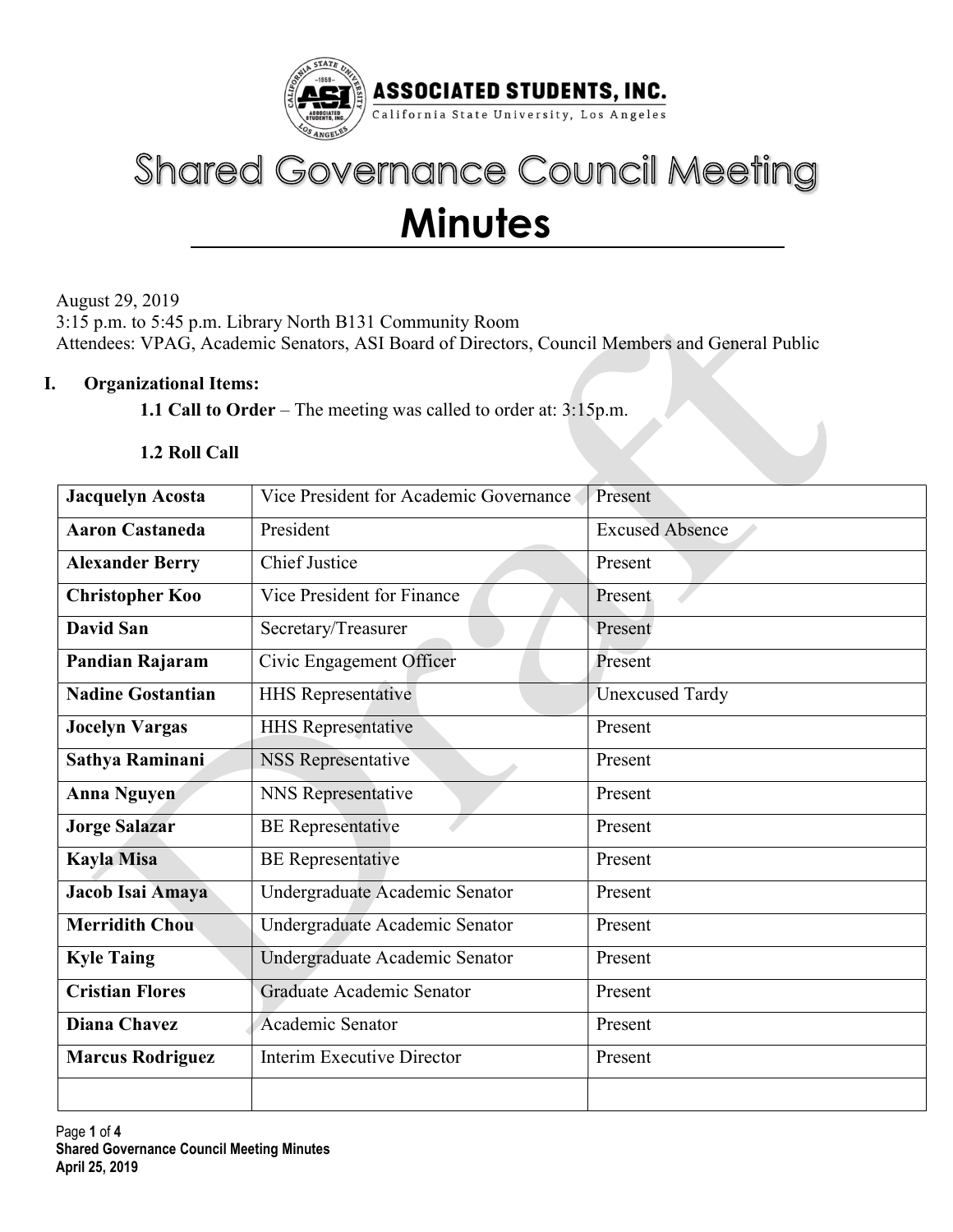## Adoption of the Agenda: August 29, 2019

|                                                                  | Offered By:   J.I. Amaya<br>Seconded by:   J. Vargas |                |  |                  |             |                       |  |  |
|------------------------------------------------------------------|------------------------------------------------------|----------------|--|------------------|-------------|-----------------------|--|--|
| Motion to approve the adoption of the agenda for August 28, 2019 |                                                      |                |  |                  |             |                       |  |  |
| <b>Consensus</b>                                                 |                                                      | <b>Opposed</b> |  | <b>Abstained</b> | $\mathbf 0$ | <b>Motion: Passed</b> |  |  |

## Adoption of the Minutes: April 25, 2019

| <b>Offered By:</b>   C. Flores                                  |  |                |  | Seconded by:   D. Chavez |  |                       |  |  |
|-----------------------------------------------------------------|--|----------------|--|--------------------------|--|-----------------------|--|--|
| Motion to approve the adoption of the agenda for April 25, 2019 |  |                |  |                          |  |                       |  |  |
| <b>Consensus</b>                                                |  | <b>Opposed</b> |  | <b>Abstained</b>         |  | <b>Motion: Passed</b> |  |  |

### II. Public Forum/Announcement:

1.1 This time is allotted for members of the public to make announcements and/ or address the committee. – None

#### III. Reports:

 1.1. Jackie ASIVPAG: Looking to recruit more students into SGC. Jackie wants to see this council grow. Her next focus is open deliberation and is thinking about minor changes from her previous idea.

 1.2. Chris GAS: Wants to hold office hours at the graduate resource center. Cristian talked to Karen who is the director about funding graduate DACA students.

 1.3. Diana ASAL: Working on structural issues of academic advisement. She also wants to modify the class syllabus to include a reference to university polices and resources.

1.4. Kyle UAS: Not sure yet.

 1.5. Meredith UAS: Wants to collaborate with the career development center to get more students involve and aware.

 1.6. Isai UAS: Wants to have a conversation with the Dean to have spaces for students to come in and advocate for their needs in each college/department. Isai also wants to open a personal statement workshop at the library.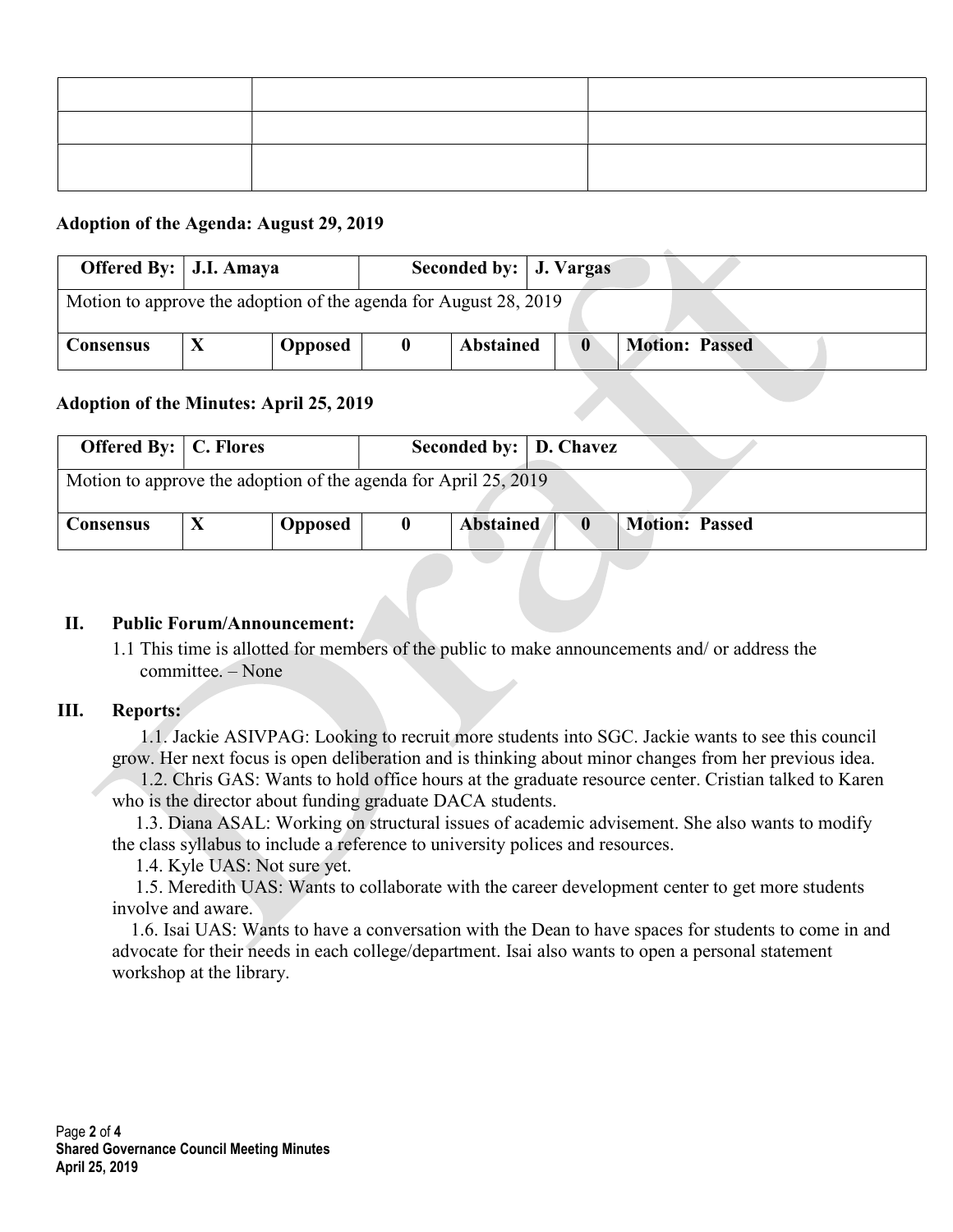## IV. Information Items:

- 1.1. Overview of the purpose of the Shared Governance Council:
	- 1.1.1. Jackie went over a PowerPoint
- 1.2. Review of Policy 023- Shared Governance Council Code of Procedure:
	- 1.2.1. Alex Chief Justice wants to bring attention to make sure SGC & CAS are two different governing body and would like to make some minor changes.

### V. Discussion Item:

- 1.1. Committee Report Form: David had a question about the template, but it seemed it was only technical difficulties.
	- 1.1.1. Anna had a question about where to find it and it will be posted on the ASI website.
- 1.2. The Class Syllabus: Senator Chavez mentioned that she wants to modify the syllabus to add a reference to university polices and resources.
	- 1.2.1. Jocelyn HHS Rep thinks is a good idea and mention to add emergency housing

## VI. Adjournment

| Offered By:   I. Amaya              |             |                |   | Seconded by:   C. Flores |          |                       |  |
|-------------------------------------|-------------|----------------|---|--------------------------|----------|-----------------------|--|
| Meeting adjourned at $\_\_4:14$ pm. |             |                |   |                          |          |                       |  |
| <b>Vote Tally:</b>                  |             |                |   |                          |          |                       |  |
| <b>Consensus</b>                    | $\mathbf X$ | <b>Opposed</b> | 0 | <b>Abstained</b>         | $\bf{0}$ | <b>Motion: Passed</b> |  |

## Associated Students, Inc. Shared Governance Council Meeting Summary of Actions Taken April 25, 2018

### Adoption of the Agenda:

| Offered By: $\vert$<br>Seconded by:   J. Amaya<br>A. Castaneda   |  |                |  |                  |  |                       |  |  |
|------------------------------------------------------------------|--|----------------|--|------------------|--|-----------------------|--|--|
| Motion to approve the adoption of the agenda for August 29, 2019 |  |                |  |                  |  |                       |  |  |
| <b>Consensus</b>                                                 |  | <b>Opposed</b> |  | <b>Abstained</b> |  | <b>Motion: Passed</b> |  |  |

#### Adjournment

| Offered By:   I. Amaya | Seconded by: | <b>Cristian Flores</b> |  |
|------------------------|--------------|------------------------|--|